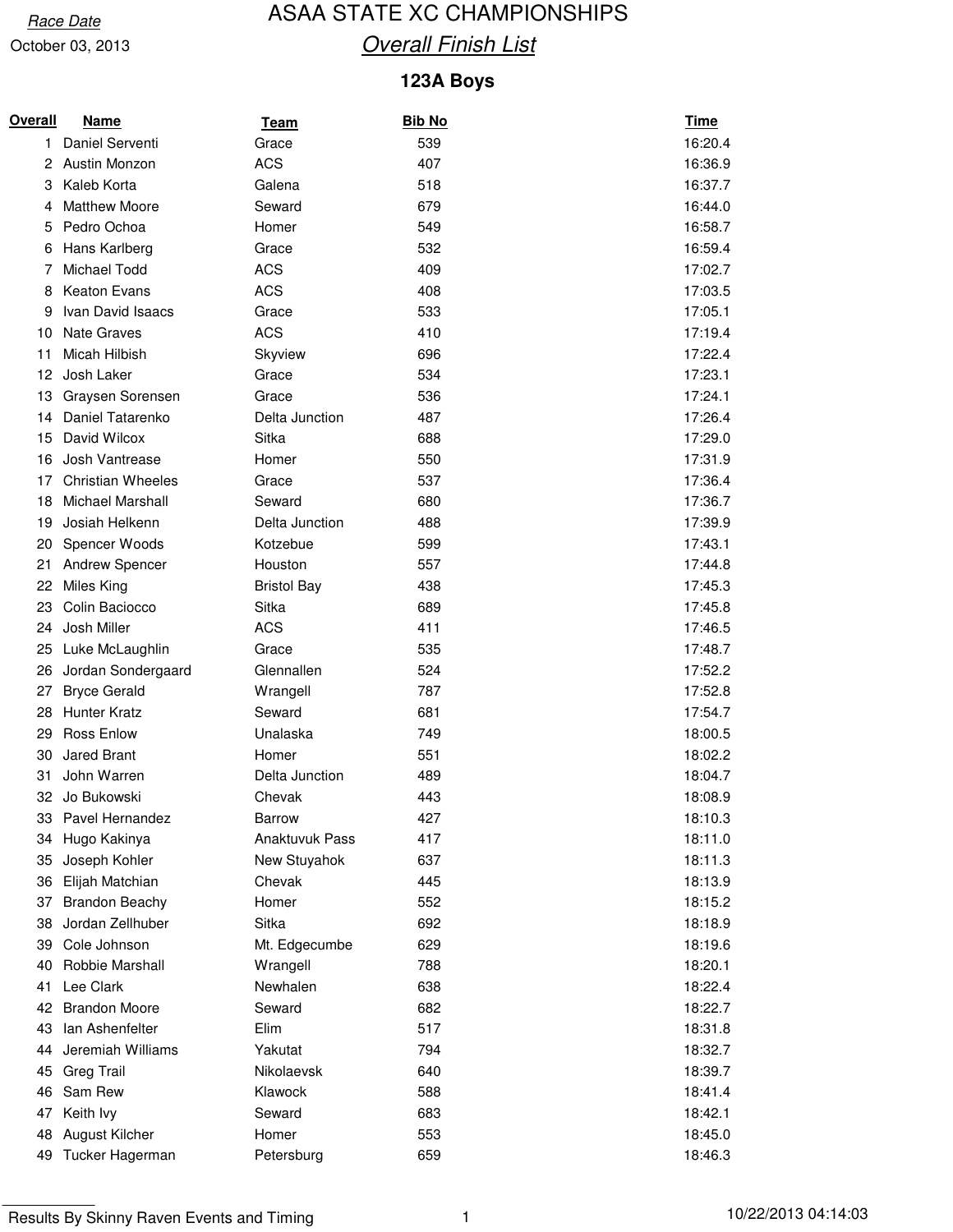### Race Date **ASAA STATE XC CHAMPIONSHIPS Overall Finish List**

#### **123A Boys**

| Overall | <u>Name</u>             | <u>Team</u>             | <b>Bib No</b> | <b>Time</b> |
|---------|-------------------------|-------------------------|---------------|-------------|
| 50      | Dominique Foote         | Skagway                 | 695           | 18:47.2     |
| 51      | Jayden Wilson           | Unalakleet              | 747           | 18:47.5     |
| 52      | <b>Kobe Rivers</b>      | Scammon Bay             | 663           | 18:51.2     |
| 53      | Gary Eakin              | Kotzebue                | 600           | 18:51.6     |
| 54      | Dakota Alward           | Homer                   | 554           | 18:52.3     |
| 55      | Jason Young             | Mt. Edgecumbe           | 630           | 18:56.6     |
| 56      | Jorge Bautista          | Sitka                   | 691           | 18:57.9     |
| 57      | Adam King               | <b>Bristol Bay</b>      | 439           | 18:58.7     |
| 58      | Kevin Goodwin           | Barrow                  | 426           | 18:59.7     |
| 59      | Alec Duncan             | Sitka                   | 690           | 19:03.9     |
| 60      | <b>Tannen Berry</b>     | Seward                  | 685           | 19:04.8     |
| 61      | James Smyth             | Hutchison               | 560           | 19:05.2     |
| 62      | Nick Zweifel            | Seward                  | 684           | 19:07.7     |
| 63      | Nathan Ezell            | Eielson                 | 510           | 19:08.0     |
| 64      | John Chakuchin          | Nelson Island School    | 636           | 19:12.0     |
| 65      | James Simeonoff         | Mt. Edgecumbe           | 631           | 19:14.0     |
| 66      | Nathan Machacek         | <b>ACS</b>              | 412           | 19:14.6     |
| 67      | Kelsey Trojan           | Craig                   | 480           | 19:16.8     |
| 68      | Dalton Harper           | Eielson                 | 516           | 19:18.8     |
| 69      | <b>Isiah Beans</b>      | St. Mary's              | 720           | 19:19.7     |
| 70      | Dominic Richardson      | <b>Anthoney Andrews</b> | 418           | 19:22.0     |
| 71      | <b>Andrew Walter</b>    | Monroe Catholic         | 621           | 19:22.4     |
| 72      | <b>Terence Nose</b>     | Akiachak                | 415           | 19:23.9     |
| 73      | Manny Budke             | Hoonah                  | 556           | 19:24.5     |
| 74      | Joshua James            | Yakutat                 | 795           | 19:24.5     |
| 75      | Joe Apfelbeck           | Galena                  | 520           | 19:25.4     |
| 76      | Jonathon St. Andre      | Eielson                 | 512           | 19:25.5     |
| 77      | Wilson Hoogendorn       | Nome                    | 645           | 19:25.5     |
| 78      | Dray Pasitnak           | Akiachak                | 416           | 19:31.4     |
| 79      | Nathan Stodick          | Eielson                 | 511           | 19:33.3     |
| 80      | Noah Smith              | <b>Bristol Bay</b>      | 440           | 19:35.4     |
| 81      | <b>Taylor Price</b>     | Eielson                 | 515           | 19:36.6     |
|         | 82 Sam Smith            | Kotzebue                | 604           | 19:39.6     |
| 83      | Zeke Eakin              | Kotzebue                | 603           | 19:40.8     |
| 84      | Junyor Erickson         | Nome                    | 644           | 19:42.7     |
| 85      | <b>Isaac McElwee</b>    | Galena                  | 519           | 19:46.2     |
| 86      | Mckade Sorensen         | Eielson                 | 513           | 19:46.4     |
| 87      | Andy Karmun             | Mt. Edgecumbe           | 633           | 19:49.0     |
| 88      | Stephen Krepel          | Su Valley               | 724           | 19:50.4     |
| 89      | Darren Shilts           | Wrangell                | 789           | 19:51.0     |
| 90      | Luke Coverdell          | <b>ACS</b>              | 413           | 19:52.6     |
| 91      | Ryan Brewer             | Eielson                 | 514           | 19:54.5     |
| 92      | Nicholas Sugar          | Tuntutuliak             | 745           | 19:58.0     |
| 93      | Gavin Maslen            | Glennallen              | 525           | 19:58.0     |
| 94      | Colin Olsen             | Su Valley               | 722           | 20:00.9     |
| 95      | Thomas Bukowski         | Chevak                  | 444           | 20:02.8     |
| 96      | <b>Trevor Thomas</b>    | Barrow                  | 428           | 20:05.5     |
| 97      | Joey Inman              | Sitka                   | 694           | 20:12.4     |
| 98      | <b>Trevor Schoening</b> | Sitka                   | 693           | 20:14.5     |

Results By Skinny Raven Events and Timing 2 2 10/22/2013 04:14:03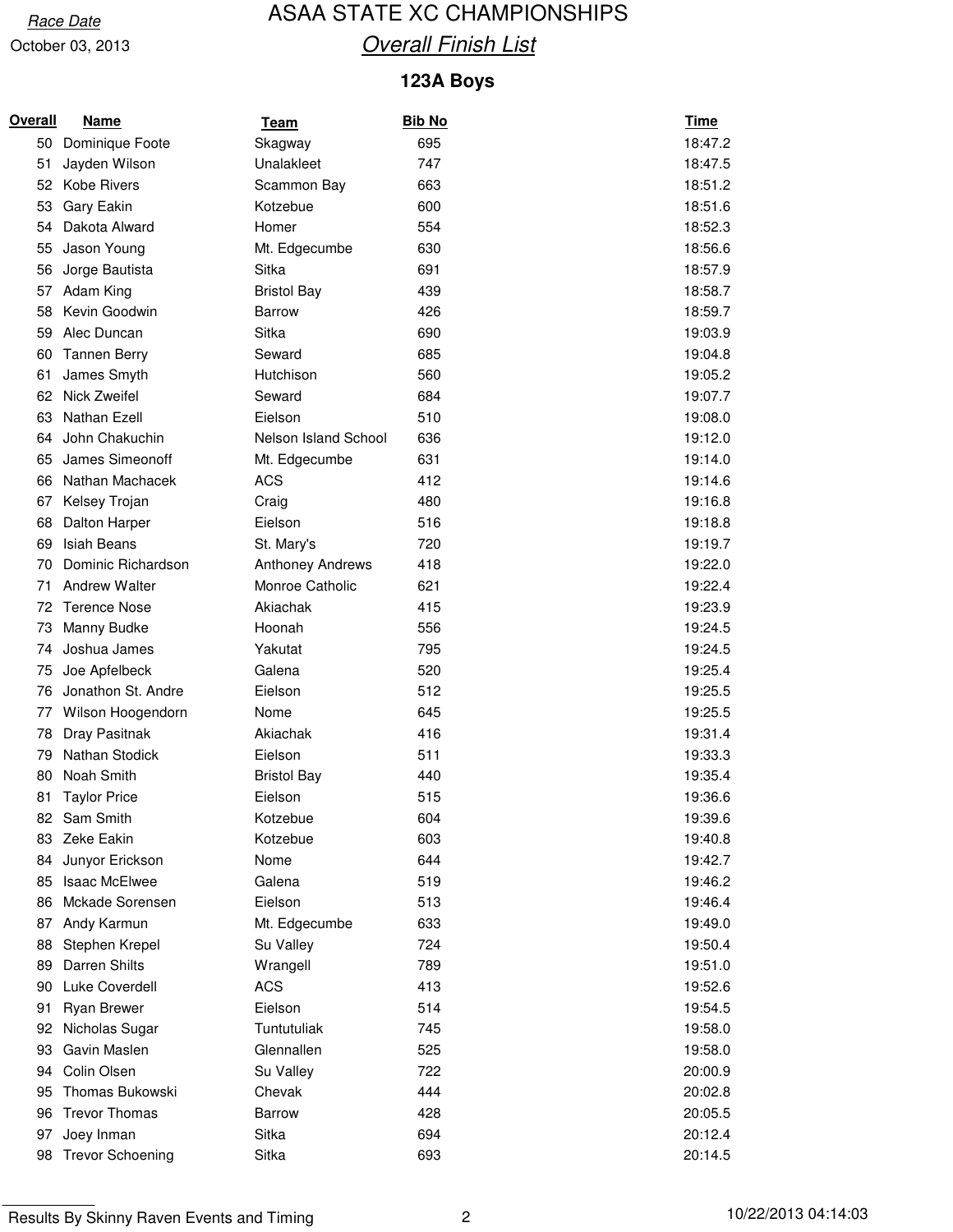### Race Date **ASAA STATE XC CHAMPIONSHIPS Overall Finish List**

#### **123A Boys**

| Overall | <u>Name</u>         | Team             | <b>Bib No</b> | <u>Time</u> |
|---------|---------------------|------------------|---------------|-------------|
| 99      | <b>Ben Phillips</b> | Kotzebue         | 602           | 20:17.6     |
| 100     | Harry Baldwin       | Kotzebue         | 601           | 20:19.3     |
| 101     | Jared Olin-Duncan   | Mt. Edgecumbe    | 635           | 20:19.8     |
| 102     | Quincy Williamson   | Noorvik          | 646           | 20:23.4     |
| 103     | Zelek McNeilly      | Galena           | 521           | 20:23.4     |
| 104     | Nick Bouker         | Mt. Edgecumbe    | 634           | 20:28.5     |
| 105     | Calvin Johnson      | Homer            | 555           | 20:35.1     |
| 106     | <b>Trevor Creed</b> | Mt. Edgecumbe    | 632           | 20:36.9     |
| 107     | Dawson Miller       | Wrangell         | 790           | 20:44.7     |
| 108     | Ryan Topkok         | James C. Isabell | 561           | 21:01.1     |
| 109     | Iverson Tulim       | Chevak           | 447           | 21:04.3     |
| 110     | Aucha Johnson       | Unalakleet       | 748           | 21:05.8     |
| 111     | <b>Gus Nelson</b>   | Kotzebue         | 605           | 21:19.7     |
| 112     | Amos Comstock       | Wrangell         | 791           | 21:20.4     |
| 113     | <b>Tristan Bell</b> | Chevak           | 448           | 21:21.5     |
| 114     | Jaden Ulroan        | Chevak           | 449           | 21:22.1     |
| 115     | Dakota Schlosser    | Su Valley        | 726           | 21:53.9     |
| 116     | Johann Timmers      | Su Valley        | 725           | 21:55.7     |
| 117     | John Night          | Chevak           | 446           | 22:00.2     |
| 118     | Mitchel Jurasek     | Su Valley        | 727           | 22:09.1     |
| 119     | Sam Prysunka        | Wrangell         | 793           | 22:10.7     |

Results By Skinny Raven Events and Timing 3 10/22/2013 04:14:03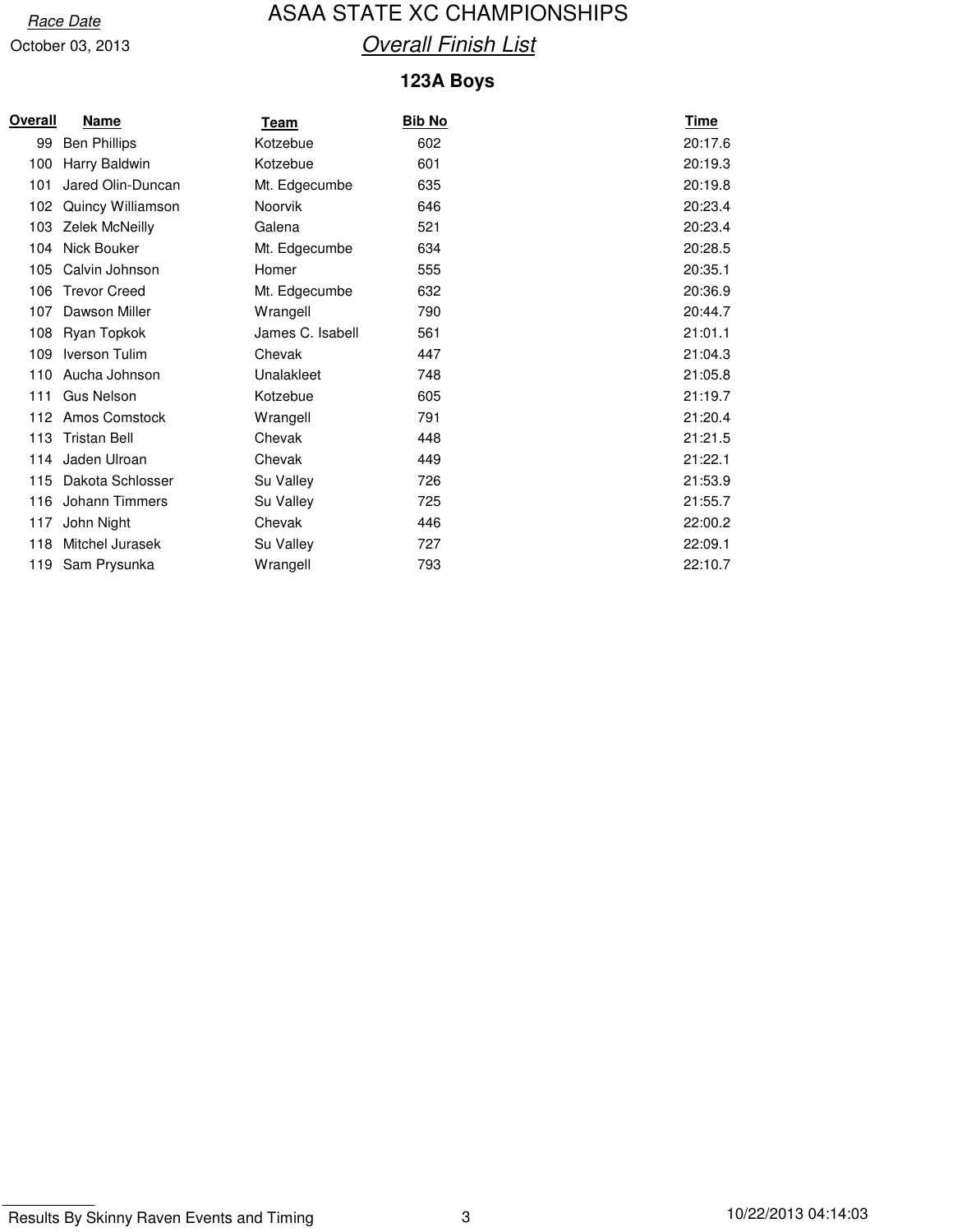### Race Date **ASAA STATE XC CHAMPIONSHIPS Overall Finish List**

#### **4A Boys**

| Overall | Name                     | <u>Team</u>             | <b>Bib No</b> | <b>Time</b> |
|---------|--------------------------|-------------------------|---------------|-------------|
| 1.      | Levi Thomet              | Kodiak                  | 590           | 15:10.8     |
| 2       | Ty Jordan                | Chugiak                 | 452           | 16:06.5     |
| 3       | Jordan Theisen           | Kenai                   | 575           | 16:12.7     |
| 4       | Jonah Theisen            | Kenai                   | 574           | 16:12.8     |
| 5       | Max Donaldson            | <b>West Valley</b>      | 780           | 16:13.7     |
| 6       | Erich Hoefler            | West Valley             | 781           | 16:17.9     |
| 7       | Larkin Lynch             | West Anchorage          | 766           | 16:20.6     |
| 8       | Sam King                 | Lathrop                 | 613           | 16:21.7     |
| 9       | Seiji Takagi             | South Anchorage         | 711           | 16:27.1     |
| 10      | John Farr                | East Anchorage          | 508           | 16:32.1     |
| 11      | Jonathan Koenig          | <b>West Valley</b>      | 782           | 16:33.9     |
| 12      | David McPhetres          | Chugiak                 | 453           | 16:36.1     |
| 13      | Levi Fried               | Kodiak                  | 592           | 16:39.2     |
| 14      | Jacob Volz               | West Anchorage          | 768           | 16:40.8     |
| 15      | <b>Brandon Schafer</b>   | Colony                  | 466           | 16:44.6     |
| 16      | <b>Spencer Mitton</b>    | South Anchorage         | 712           | 16:44.7     |
| 17      | Gilly Szweda-Mittelstadt | Service                 | 665           | 16:46.0     |
| 18      | Finn Walker              | West Anchorage          | 767           | 16:47.7     |
| 19      | <b>Brian Britt</b>       | West Anchorage          | 769           | 16:52.0     |
| 20      | Lyon Kopsack             | Colony                  | 468           | 16:54.2     |
| 21      | Sayer Tristan            | <b>West Valley</b>      | 786           | 16:54.8     |
| 22      | <b>Riley Howard</b>      | Service                 | 666           | 16:55.4     |
| 23      | Alec Smith               | Eagle River             | 505           | 16:58.4     |
| 24      | Hamish Wolfe             | South Anchorage         | 713           | 17:00.2     |
| 25      | Alize Arthur             | Juneau-Douglas          | 567           | 17:02.3     |
| 26      | Roan Hall                | Chugiak                 | 454           | 17:02.3     |
| 27      | Spencer Herron           | <b>West Valley</b>      | 783           | 17:04.8     |
| 28      | Paul Butera              | West Anchorage          | 770           | 17:05.0     |
| 29      | <b>Brian Holst</b>       | Juneau-Douglas          | 569           | 17:09.9     |
| 30      | Johnny Elliott           | Juneau-Douglas          | 568           | 17:10.9     |
| 31      | Keegan Ragan             | Lathrop                 | 614           | 17:11.2     |
| 32      | Peter Moma               | West Anchorage          | 772           | 17:14.1     |
| 33      | <b>Atticus Everett</b>   | West Anchorage          | 771           | 17:15.7     |
| 34      | <b>Travis Cooper</b>     | Kenai                   | 576           | 17:18.0     |
| 35      | Anthony Rubina           | Kodiak                  | 593           | 17:21.1     |
| 36      | <b>Riley Moser</b>       | Juneau-Douglas          | 566           | 17:23.2     |
| 37      | Keith Osowski            | Kodiak                  | 591           | 17:23.5     |
| 38      | <b>Boaz Sessom</b>       | Colony                  | 467           | 17:23.9     |
| 39      | Derek Steele             | South Anchorage         | 715           | 17:25.5     |
| 40      | Hunter Thompson          | Service                 | 667           | 17:26.2     |
| 41      | Dakota Peterson-Thompson | Colony                  | 469           | 17:26.8     |
| 42      | Nate Mole                | Kenai                   | 578           | 17:28.5     |
| 43      | Andrew Caballa           | Kodiak                  | 594           | 17:28.6     |
| 44      | Logan Mowry              | Lathrop                 | 616           | 17:29.5     |
| 45      | Christopher Llanos       | Ketchikan               | 587           | 17:31.6     |
| 46      | Fox Michaud              | Kenai                   | 577           | 17:34.5     |
| 47      | Michael Lohrey           | <b>Thunder Mountain</b> | 742           | 17:36.0     |
| 48      | Corey Box                | Juneau-Douglas          | 571           | 17:36.0     |
| 49      | Tim Sorensen             | Chugiak                 | 455           | 17:36.6     |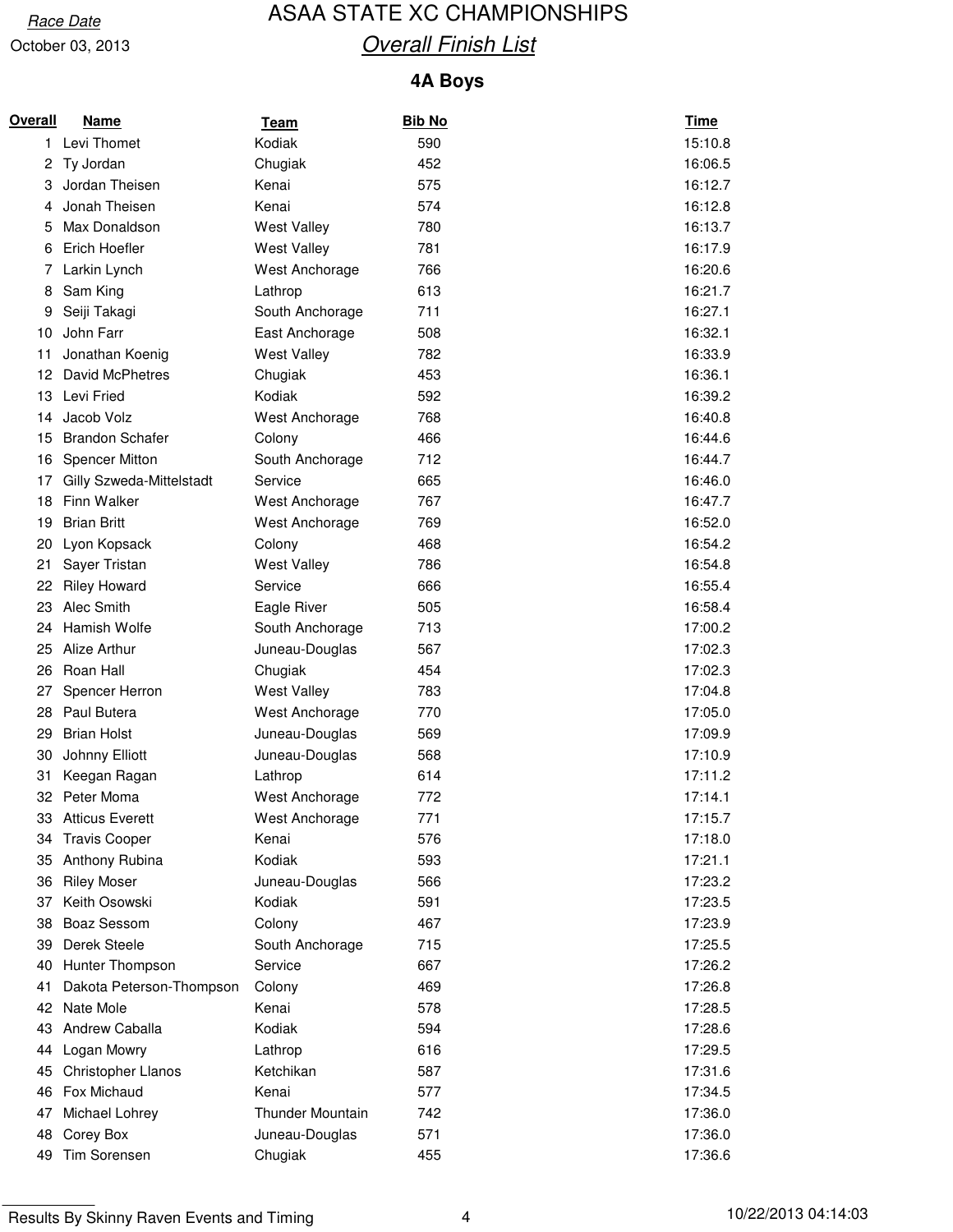### Race Date **ASAA STATE XC CHAMPIONSHIPS Overall Finish List**

#### **4A Boys**

| Overall | <b>Name</b>          | <u>Team</u>             | <b>Bib No</b> | <b>Time</b> |
|---------|----------------------|-------------------------|---------------|-------------|
| 50      | <b>Russell Healy</b> | Juneau-Douglas          | 570           | 17:37.1     |
| 51      | Lyle Chamberlain     | South Anchorage         | 714           | 17:37.6     |
| 52      | John Weaver          | Chugiak                 | 456           | 17:38.7     |
| 53      | <b>Enoch Porter</b>  | Lathrop                 | 617           | 17:41.8     |
| 54      | Nicolas Wright       | <b>Thunder Mountain</b> | 743           | 17:44.7     |
| 55      | Noah Tsigonis        | Lathrop                 | 615           | 17:45.9     |
| 56      | Jesse Mayo           | <b>West Valley</b>      | 784           | 17:47.1     |
| 57      | Hayden Foster        | Palmer                  | 651           | 17:48.7     |
| 58      | <b>Jake Alwert</b>   | Kodiak                  | 595           | 17:48.8     |
| 59      | Michael Parnell      | Kodiak                  | 596           | 17:49.0     |
| 60      | Khalil English       | <b>Thunder Mountain</b> | 744           | 17:50.4     |
| 61      | Mac Lee              | Kenai                   | 580           | 17:57.0     |
| 62      | Luke Twenhafel       | South Anchorage         | 716           | 17:59.6     |
| 63      | Kamber Lucas         | Colony                  | 470           | 18:07.8     |
| 64      | Lane Reed            | Wasilla                 | 758           | 18:11.1     |
| 65      | Jack Ginter          | Chugiak                 | 458           | 18:11.3     |
| 66      | <b>Tyler Foster</b>  | Chugiak                 | 457           | 18:11.3     |
| 67      | <b>Will Balco</b>    | South Anchorage         | 717           | 18:12.0     |
| 68      | Kevin Brune          | Lathrop                 | 618           | 18:15.2     |
| 69      | <b>Adam Garrigus</b> | Service                 | 668           | 18:21.3     |
| 70      | Quincy Fuller        | Kenai                   | 579           | 18:21.7     |
| 71      | Sam Hiltenbrand      | <b>West Valley</b>      | 785           | 18:22.6     |
| 72      | Jorge Andino         | Service                 | 669           | 18:29.3     |
| 73      | Kaidyn Milani        | Service                 | 671           | 18:37.6     |
| 74      | Dawson Knopp         | Colony                  | 471           | 18:41.0     |
| 75      | Robert Haan          | Colony                  | 472           | 18:44.0     |
| 76      | Justin Carpenter     | Service                 | 670           | 18:48.8     |
| 77      | <b>Harrison Bibb</b> | Juneau-Douglas          | 572           | 18:50.3     |
| 78      | Morgan Trosper       | Lathrop                 | 619           | 21:18.4     |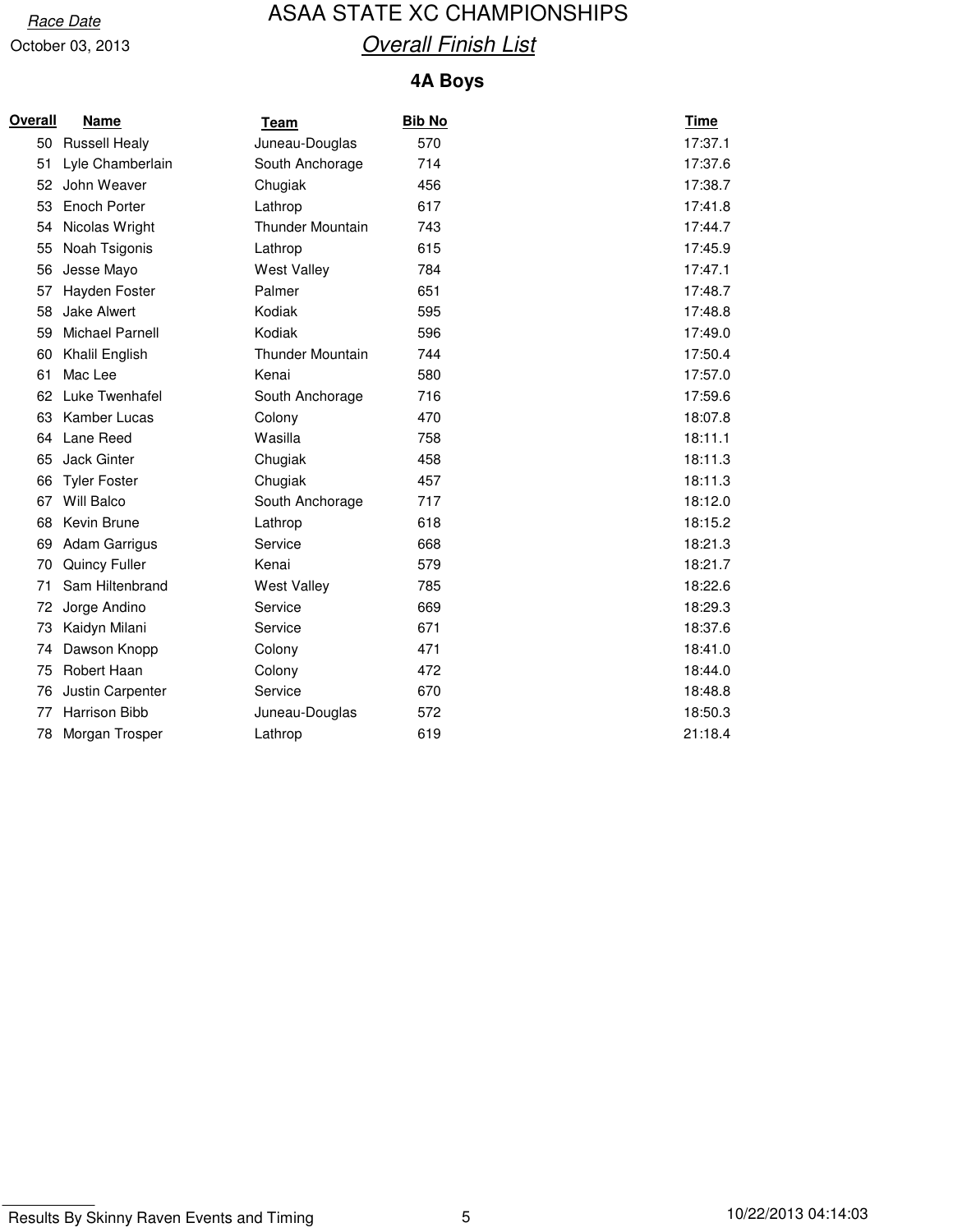### Race Date **ASAA STATE XC CHAMPIONSHIPS Overall Finish List**

#### **123A Girls**

| Overall | <b>Name</b>               | <u>Team</u>        | <b>Bib No</b> | <b>Time</b> |
|---------|---------------------------|--------------------|---------------|-------------|
| 1.      | Briahna Gerlach           | Glennallen         | 522           | 18:34.3     |
| 2       | <b>Taylee Nyquest</b>     | Thorne Bay         | 733           | 18:40.5     |
| 3       | Megan Pitzman             | Homer              | 543           | 19:32.7     |
| 4       | Sara Hamberger            | Cordova            | 473           | 19:41.5     |
| 5       | Rosa Schmidt              | Nome               | 641           | 19:49.2     |
| 6       | <b>Molly Mitchell</b>     | Homer              | 545           | 19:50.0     |
| 7       | Kayla Rowe                | Grace              | 528           | 20:05.6     |
| 8       | Harmony Wayner            | Grace              | 538           | 20:07.1     |
| 9       | Cheyenne Applegate        | Grace              | 529           | 20:12.0     |
| 10      | Jodi Davis                | Grace              | 526           | 20:23.5     |
| 11      | Elle Arnold               | Grace              | 527           | 20:25.9     |
| 12      | Colette Ohotnicky         | <b>Holy Family</b> | 542           | 20:34.4     |
| 13      | Aurora Wacslawski         | Homer              | 544           | 20:40.7     |
| 14      | Aspen Hansen              | Craig              | 474           | 20:47.0     |
| 15      | Evarts Lauren             | Homer              | 547           | 20:47.0     |
| 16      | Ziza Shemet-Pitcher       | Homer              | 546           | 20:49.6     |
| 17      | Grace Weller              | Petersburg         | 652           | 20:53.5     |
| 18      | Alice Pfeiffenberger      | Seward             | 672           | 20:56.3     |
| 19      | Zoya Timoshenko           | Delta Junction     | 481           | 21:04.0     |
| 20      | Hannah Tozier             | Nome               | 642           | 21:11.3     |
| 21      | Stephanie Allen           | Valdez             | 750           | 21:18.3     |
| 22      | Kendall Maslen            | Glennallen         | 523           | 21:18.3     |
| 23      | Tessa Wygant              | Kenny Lake         | 581           | 21:22.2     |
| 24      | <b>Sidney Riggs</b>       | Sitka              | 686           | 21:35.9     |
| 25      | Josephine Braun           | Seward             | 673           | 21:36.8     |
| 26      | Zayla Asquith-Heinz       | Haines             | 540           | 21:42.0     |
| 27      | <b>Crystal Widmier</b>    | Sitka              | 687           | 21:43.2     |
| 28      | Jo Zaczkowski             | Mt. Edgecumbe      | 622           | 21:44.1     |
| 29      | Carolyne VanDenHooogen    | Grace              | 530           | 21:45.3     |
| 30      | Diane Murph               | Petersburg         | 654           | 21:50.6     |
| 31      | Elizabeth Balsan          | <b>ACS</b>         | 401           | 21:53.4     |
| 32      | <b>Emily Cusick</b>       | Grace              | 531           | 21:56.5     |
| 33      | <b>Ramey Gerke</b>        | <b>Barrow</b>      | 420           | 21:57.5     |
| 34      | Alaina Wolgemuth          | <b>Barrow</b>      | 419           | 21:58.4     |
| 35      | Haley O'Brien             | <b>Bethel</b>      | 429           | 22:00.8     |
| 36      | <b>Brown Sarah</b>        | Galena             | 796           | 22:01.5     |
| 37      | Pam Jancy                 | Homer              | 548           | 22:02.6     |
| 38      | <b>Hannah Heustess</b>    | Hutchison          | 558           | 22:06.7     |
| 39      | Shandel Pingayak          | Mt. Edgecumbe      | 623           | 22:08.7     |
| 40      | Jess Reiter               | Delta Junction     | 482           | 22:15.6     |
| 41      | <b>Bernadette Hartley</b> | Su Valley          | 728           | 22:16.7     |
| 42      | Maggie Dinon              | Craig              | 475           | 22:24.4     |
| 43      | Megan Hickman             | Nikolaevsk         | 639           | 22:24.6     |
| 44      | Amy Jenson                | Thorne Bay         | 734           | 22:25.3     |
| 45      | Robyn Schwartz            | Petersburg         | 653           | 22:29.0     |
| 46      | Alecia Barlow             | Craig              | 476           | 22:36.0     |
| 47      | Kate McWilliams           | <b>Bethel</b>      | 430           | 22:39.1     |
| 48      | Melissa Nicely            | <b>Barrow</b>      | 422           | 22:46.4     |
| 49      | Tavifa Timoshenko         | Delta Junction     | 484           | 22:46.8     |

Results By Skinny Raven Events and Timing 6 10/22/2013 04:14:03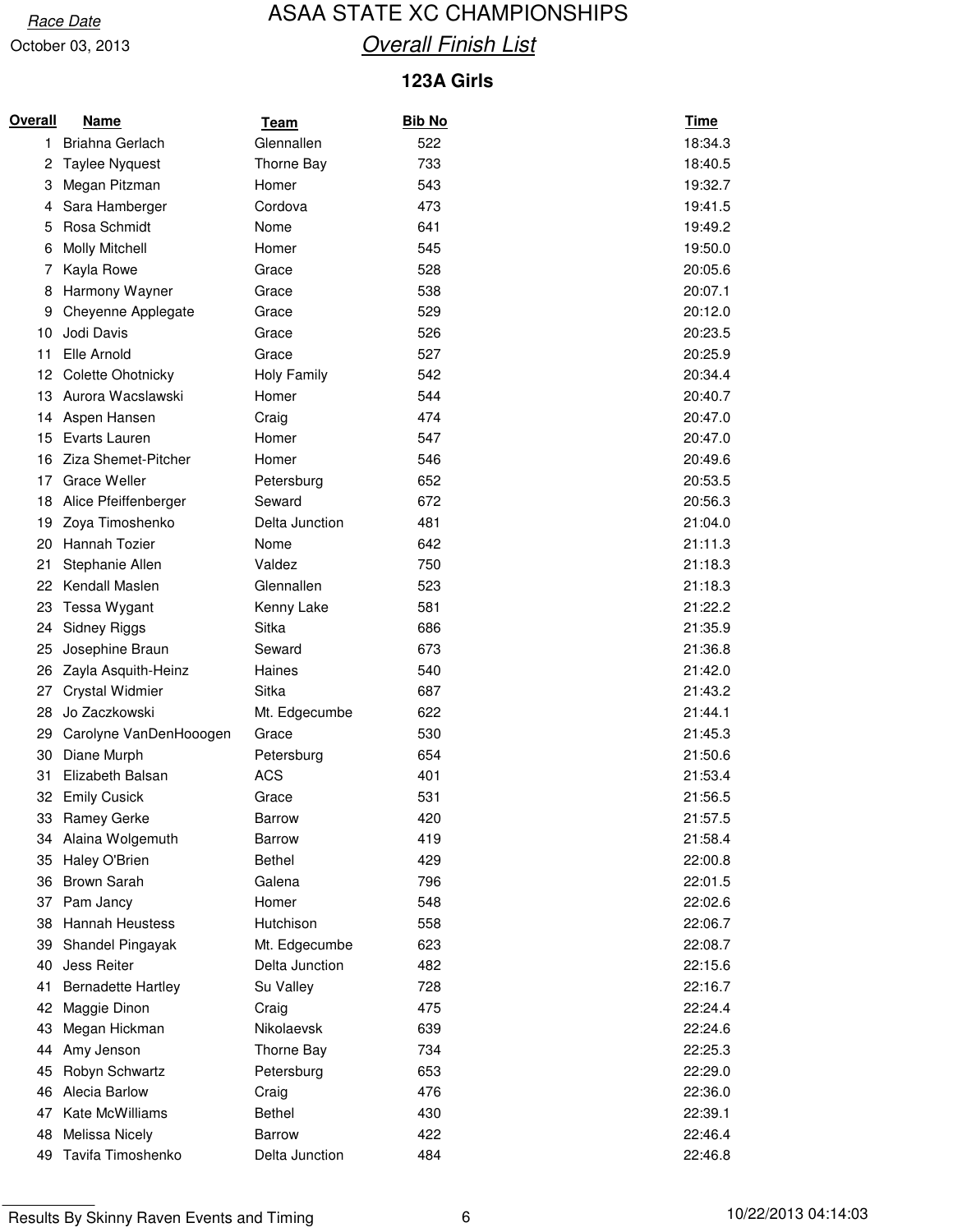### Race Date **ASAA STATE XC CHAMPIONSHIPS Overall Finish List**

#### **123A Girls**

| Overall | <b>Name</b>                   | <u>Team</u>        | <b>Bib No</b> | <u>Time</u> |
|---------|-------------------------------|--------------------|---------------|-------------|
| 50      | Ava Kelley                    | <b>ACS</b>         | 402           | 22:55.5     |
| 51      | <b>Kailey Mills</b>           | Delta Junction     | 483           | 22:56.9     |
| 52      | Deirdre Creed                 | Mt. Edgecumbe      | 627           | 23:00.0     |
| 53      | Fran Abbott                   | Petersburg         | 655           | 23:02.1     |
| 54      | Jasmine Jemewouk              | Mt. Edgecumbe      | 625           | 23:08.8     |
| 55      | <b>Lindley Elizabeth</b>      | <b>Bethel</b>      | 432           | 23:09.6     |
| 56      | Michelle Coderre              | <b>ACS</b>         | 403           | 23:19.4     |
| 57      | Amber Wade                    | <b>Bethel</b>      | 433           | 23:21.0     |
| 58      | Ashlyn Luckhurst              | Mt. Edgecumbe      | 624           | 23:21.4     |
| 59      | Hannah Pfundt                 | Petersburg         | 658           | 23:28.3     |
| 60      | Kiah Charlie                  | Scammon Bay        | 661           | 23:34.0     |
| 61      | <b>Chloe Gardner</b>          | <b>Sand Point</b>  | 660           | 23:42.0     |
| 62      | Victoria Joslin               | Delta Junction     | 485           | 23:42.4     |
| 63      | Jenny Shryock                 | <b>Bristol Bay</b> | 436           | 23:42.7     |
| 64      | Kestrel Gilliam               | Su Valley          | 729           | 23:48.6     |
| 65      | Iriqtaq Hailstone             | Noorvik            | 647           | 23:50.2     |
| 66      | <b>Emily McArthur</b>         | Dillingham         | 490           | 23:52.5     |
| 67      | <b>Scarlett Beaver</b>        | Kotzebue           | 597           | 23:52.8     |
| 68      | <b>Brittany Woods-Orrison</b> | Mt. Edgecumbe      | 626           | 23:56.2     |
| 69      | <b>Brooke Estes</b>           | Seward             | 674           | 23:56.2     |
| 70      | Alana Ulak                    | St. Mary's         | 719           | 24:00.9     |
| 71      | <b>Promise Smith</b>          | <b>Bristol Bay</b> | 437           | 24:01.8     |
| 72      | Nicole Peterson               | Petersburg         | 656           | 24:02.9     |
| 73      | <b>Haley Spencer</b>          | Hutchison          | 559           | 24:08.7     |
| 74      | Kayleigh Eddy                 | Petersburg         | 657           | 24:11.9     |
| 75      | Caroline Bowden               | <b>ACS</b>         | 404           | 24:22.3     |
| 76      | Celina Johnson                | St. Mary's         | 718           | 24:24.1     |
| 77      | Rena Nose                     | Akiachak           | 414           | 24:35.2     |
| 78      | Amanda Wygant                 | Kenny Lake         | 583           | 24:37.1     |
| 79      | Bianca Trawbridge             | Nome               | 643           | 24:37.3     |
| 80      | Shelby Mcmahon                | Eielson            | 509           | 24:45.9     |
| 81      | Liz Maxwell                   | Kenny Lake         | 582           | 24:49.3     |
| 82      | Poe Sophie                    | Bethel             | 434           | 24:49.9     |
| 83      | Sophie Swope                  | <b>Bethel</b>      | 431           | 24:58.1     |
| 84      | Mary Andrews                  | <b>Stebbins</b>    | 721           | 25:00.3     |
| 85      | <b>Esther rivers</b>          | Scammon Bay        | 662           | 25:01.0     |
| 86      | Emma Thomas                   | <b>Buckland</b>    | 442           | 25:03.9     |
| 87      | <b>Courtney Hadley</b>        | <b>Buckland</b>    | 441           | 25:06.3     |
| 88      | Laura Kromrey                 | Seward             | 675           | 25:08.1     |
| 89      | <b>Brittnay Boney</b>         | <b>Bethel</b>      | 435           | 25:08.7     |
| 90      | Katie Dinon                   | Craig              | 478           | 25:28.6     |
| 91      | Francis Mongoyak              | <b>Barrow</b>      | 421           | 25:35.6     |
| 92      | Kayla Hamme                   | Craig              | 479           | 25:51.5     |
| 93      | Season Haugen                 | Unalakleet         | 746           | 25:53.7     |
| 94      | Claire Waggoner               | Craig              | 477           | 26:20.9     |
| 95      | Malia Acovak                  | Seward             | 676           | 26:31.2     |
| 96      | Carla Kippi                   | Barrow             | 423           | 26:46.8     |
| 97      | Gabby Grady                   | Mt. Edgecumbe      | 628           | 27:10.1     |
| 98      | Stephanie Sampson             | Kotzebue           | 598           | 27:41.8     |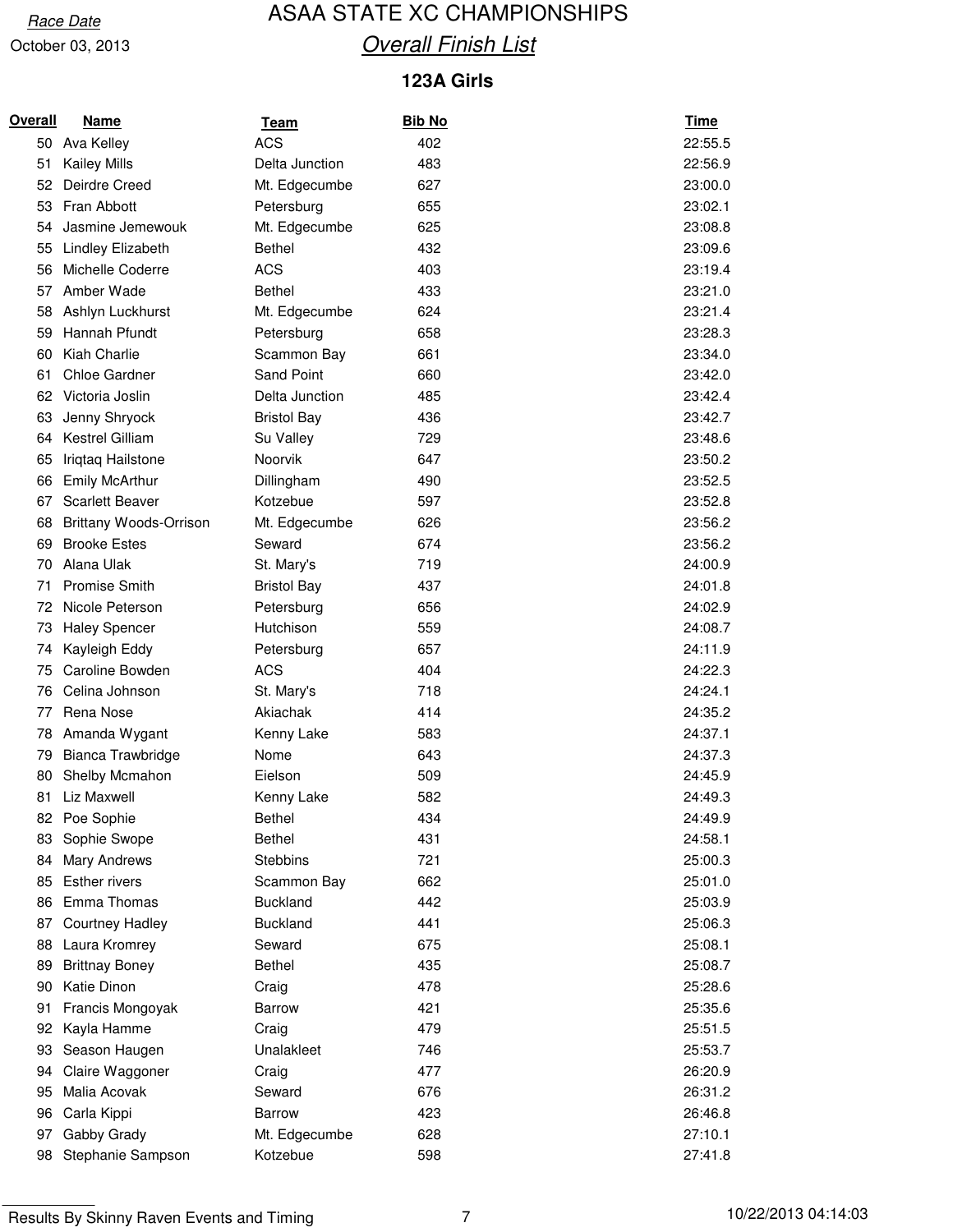### Race Date **ASAA STATE XC CHAMPIONSHIPS Overall Finish List**

#### **123A Girls**

| Overall | <b>Name</b>          | Team           | <b>Bib No</b> | Time    |
|---------|----------------------|----------------|---------------|---------|
|         | 99 Emily Brockman    | Seward         | 677           | 27:56.4 |
|         | 100 Kathryn Kirksey  | Delta Junction | 486           | 28:13.4 |
| 101     | Robin Spaulding      | Su Valley      | 731           | 28:50.9 |
|         | 102 Alynne Banksun   | <b>Barrow</b>  | 424           | 28:55.3 |
|         | 103 Janessa Vinas    | <b>Barrow</b>  | 425           | 29:15.9 |
|         | 104 Audra Atwood     | Seward         | 678           | 29:44.6 |
|         | 105 Ashley Krause    | ACS            | 405           | 29:57.6 |
|         | 106 Kassandra Hales  | Su Valley      | 730           | 31:31.3 |
|         | 107 Alexandra Dodd   | Su Valley      | 732           | 32:45.8 |
|         | 108 Alexia McMillian | ACS            | 406           | 33:27.8 |
|         |                      |                |               |         |

Results By Skinny Raven Events and Timing 8 10/22/2013 04:14:03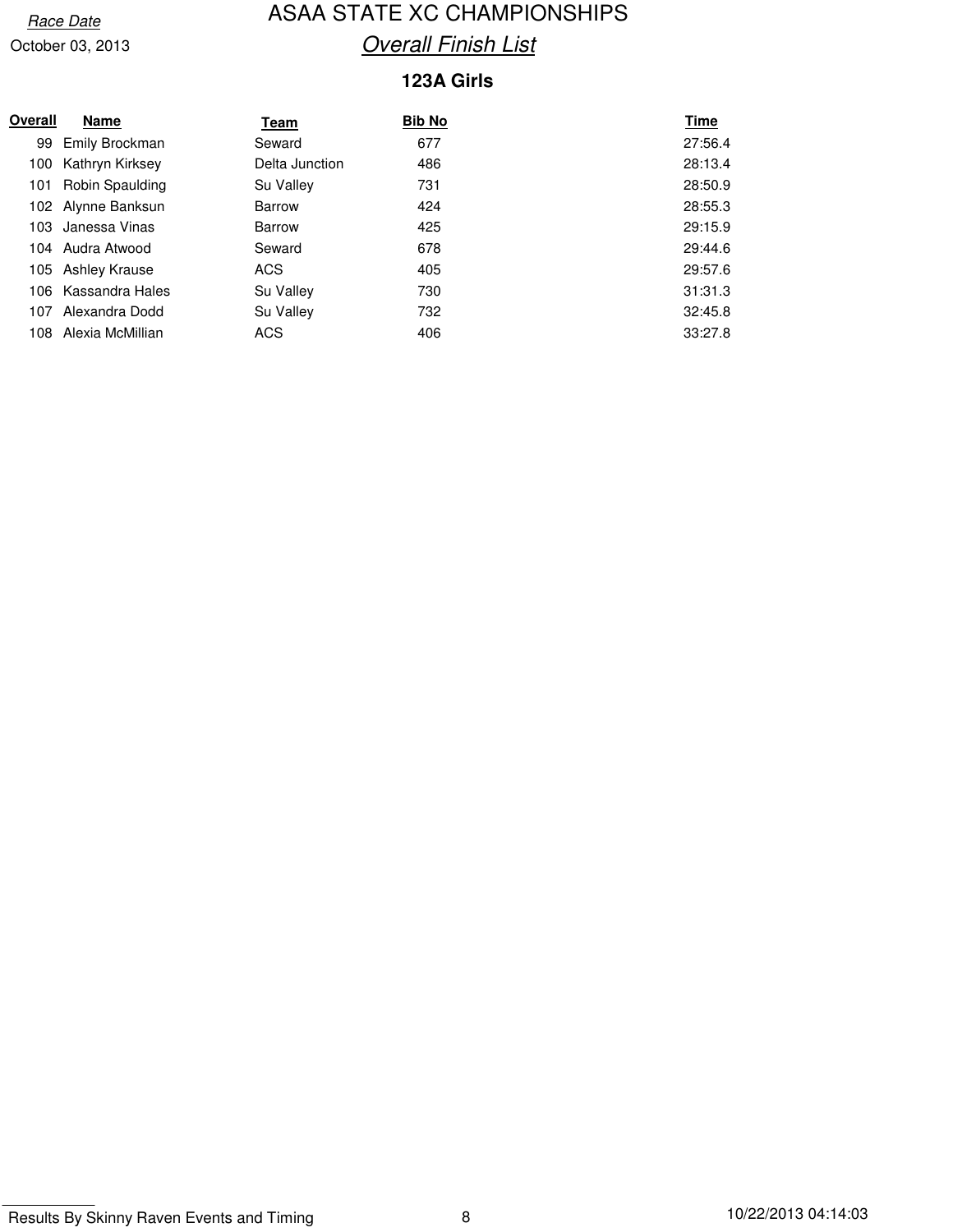### Race Date **ASAA STATE XC CHAMPIONSHIPS Overall Finish List**

#### **4A Girls**

| Overall | Name                    | <u>Team</u>             | <b>Bib No</b> | Time    |
|---------|-------------------------|-------------------------|---------------|---------|
| 1.      | Allie Ostrander         | Kenai                   | 573           | 17:49.5 |
| 2       | <b>Alex Mathis</b>      | Wasilla                 | 751           | 18:57.8 |
| 3       | <b>Maddie Hall</b>      | <b>Thunder Mountain</b> | 736           | 19:04.1 |
| 4       | Olivia Hutchings        | Soldotna                | 697           | 19:07.7 |
| 5       | Mariah Burroughs        | Wasilla                 | 752           | 19:24.8 |
| 6       | Kayle Blackmore         | West Anchorage          | 760           | 19:27.2 |
| 7       | Jenna Difolco           | <b>West Valley</b>      | 773           | 19:27.4 |
| 8       | Dani McCormick          | Soldotna                | 698           | 19:27.4 |
| 9       | Morgan Lash             | South Anchorage         | 704           | 19:28.7 |
| 10      | <b>Brooke Lizotte</b>   | Lathrop                 | 607           | 19:34.3 |
| 11      | <b>Maddy Boutet</b>     | West Anchorage          | 759           | 19:35.3 |
| 12      | Maggie York             | West Anchorage          | 765           | 19:42.5 |
| 13      | Hannah Seidl            | Dimond                  | 491           | 19:44.1 |
| 14      | Ruby Woodings           | Palmer                  | 649           | 19:44.9 |
| 15      | Grace Graham            | East Anchorage          | 506           | 19:45.1 |
| 16      | Megan Fink              | East Anchorage          | 507           | 19:45.5 |
| 17      | <b>Barae Hirsch</b>     | West Anchorage          | 762           | 19:46.1 |
| 18      | <b>Cathelyne Powers</b> | Colony                  | 460           | 19:49.2 |
| 19      | Nikole Boggs            | Eagle River             | 498           | 19:52.8 |
| 20      | Megan Kubichek          | Lathrop                 | 606           | 19:53.8 |
| 21      | Ursula Volz             | West Anchorage          | 761           | 19:56.2 |
| 22      | Hannah Brown            | South Anchorage         | 706           | 19:56.2 |
| 23      | Daisy Nelson            | Soldotna                | 700           | 19:58.3 |
| 24      | Aislinn Waite           | Service                 | 664           | 20:03.4 |
| 25      | Elisabeth Bowker        | Colony                  | 459           | 20:04.9 |
| 26      | Kaitlyn Bailly          | South Anchorage         | 705           | 20:05.1 |
| 27      | Erica Heil              | Dimond                  | 492           | 20:08.7 |
| 28      | Sadie Fox               | Soldotna                | 699           | 20:09.8 |
| 29      | <b>Riley Burroughs</b>  | Wasilla                 | 754           | 20:11.9 |
| 30      | Zoe Bigley              | Kodiak                  | 589           | 20:18.5 |
| 31      | Veronica Stewart        | Eagle River             | 499           | 20:25.4 |
| 32      | Naomi Welling           | <b>Thunder Mountain</b> | 737           | 20:28.3 |
| 33      | <b>Brooke Gottmeier</b> | <b>West Valley</b>      | 774           | 20:28.6 |
| 34      | Katie Weddleton         | West Anchorage          | 764           | 20:30.0 |
| 35      | Sara Hartke             | Chugiak                 | 450           | 20:31.5 |
| 36      | <b>Tatiana Harris</b>   | West Anchorage          | 763           | 20:34.9 |
| 37      | Autumn Fournier         | Lathrop                 | 608           | 20:35.3 |
| 38      | Peggy Mathis            | Wasilla                 | 753           | 20:41.1 |
| 39      | Allison Hebard          | Lathrop                 | 609           | 20:41.3 |
| 40      | <b>Allison Shafer</b>   | Dimond                  | 493           | 20:41.5 |
| 41      | Hannah Booher           | Chugiak                 | 451           | 20:41.9 |
| 42      | Savannah Ulrich         | South Anchorage         | 708           | 20:41.9 |
| 43      | Samantha Contreras      | Palmer                  | 650           | 20:46.0 |
| 44      | <b>Coleen Geraghty</b>  | Colony                  | 461           | 20:47.7 |
| 45      | Peyton Young            | Eagle River             | 500           | 20:49.3 |
| 46      | <b>Emily Evans</b>      | South Anchorage         | 707           | 20:51.5 |
| 47      | <b>Emily Werner</b>     | Soldotna                | 701           | 21:00.2 |
| 48      | Abbigail Osgood         | South Anchorage         | 709           | 21:03.5 |
| 49      | Eliza Walker            | Juneau-Douglas          | 562           | 21:05.6 |